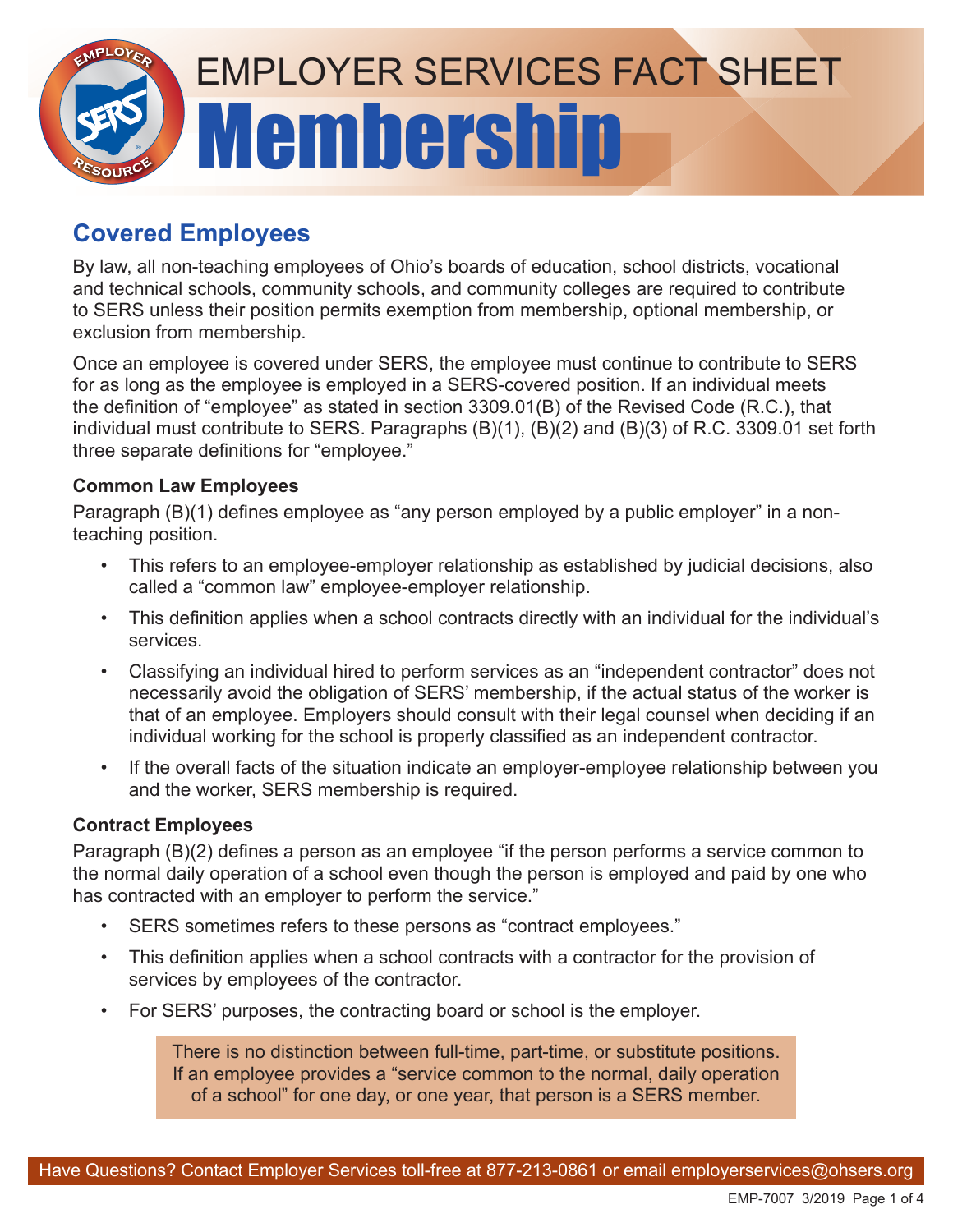Admin. Rule 3309-1-11(D) defines "common to the normal daily operation" as:

- 1. "Any service required to be provided by an educational unit or the provision of which is governed by law, statute, or rule; or
- 2. Any service necessary on a regular continuous basis to the efficient operation of an educational unit; or
- 3. Any service which, through custom and usage, has become a service commonly provided or procured by an educational unit on a regular continuous basis."

It is important to understand the differences between paragraphs  $(B)(1)$  and  $(B)(2)$ :  $(B)(1)$ refers to a "common law" employee; (B)(2) offers a statutory definition of employee.

#### **Services common to the normal daily operation include, but are not limited to:**

- Fiscal services or management company services
- Food services
- Transportation services for the employer
- Custodial or maintenance services
- School security services on school property
- Health-related services
- Substitutes for SERS-covered positions

Contractors who hold these positions are also SERS members.

- IT services
- Services that help in the planning, supervision, direction, management of, assistance in, and/or responsibility of providing a service that is common to the normal daily operation of a school

#### **Services not common to the normal daily operation include:**

- Service to vending machines by vending machine employees
- Equipment service under an equipment warranty or purchase/lease service agreement
- Service and/or repair equipment and/or facilities of the employer on an emergency basis
- Trash pick-up and disposal for the employer
- Student transportation in vehicles that are not "school buses" as defined in section 4511.01 of the Revised Code or marked as "school buses"
- Advice and/or consulting on a temporary basis

Paragraph (B)(3) defines employees as any person employed in a non-faculty position in a school, college or other institution―wholly controlled and managed―and wholly or partly supported by the state or any political subdivision.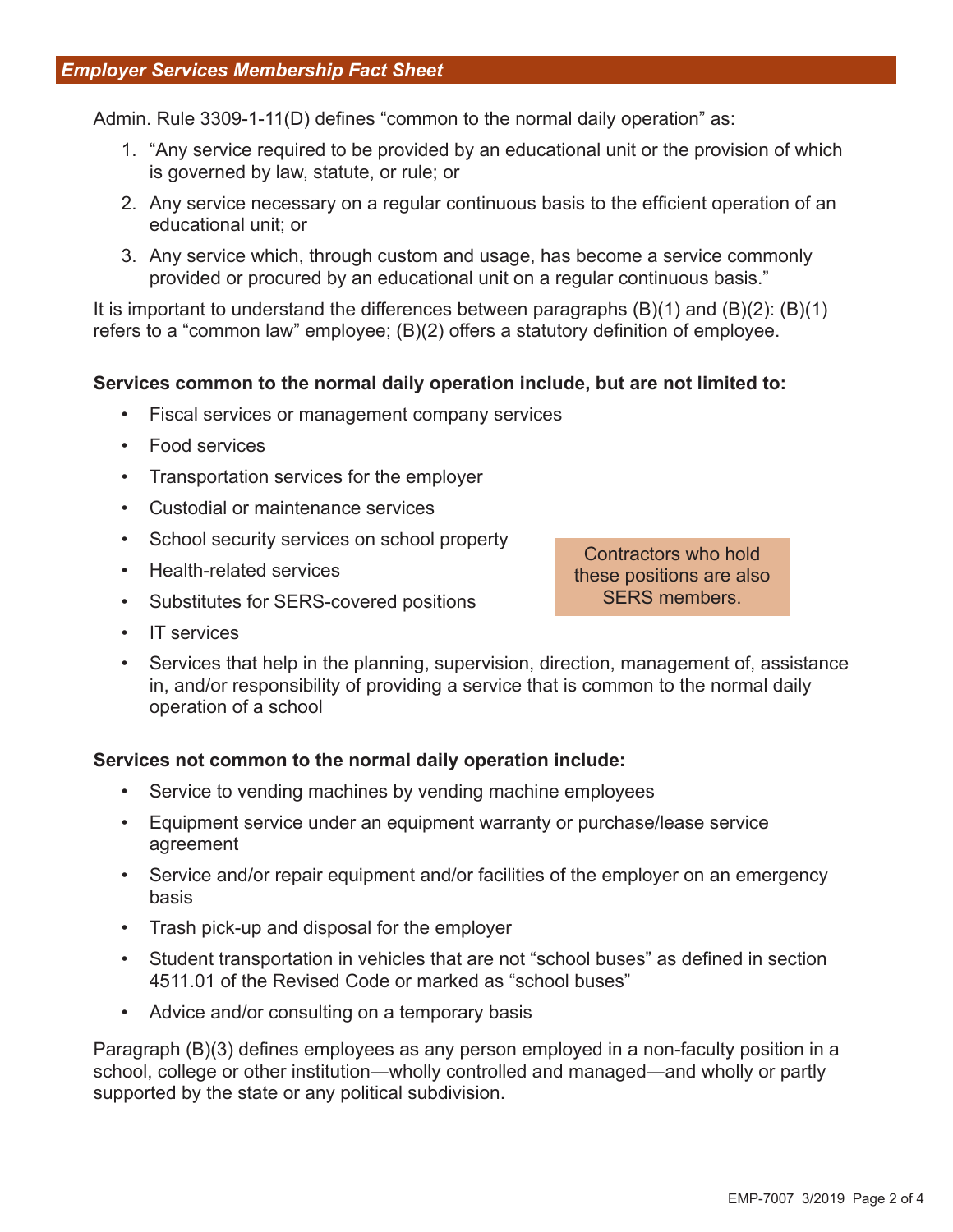#### **Exemption from Membership**

Employees who may choose exemption from membership include:

- A student who is not a member at the time of employment, and who is employed by the school, college, or university in which the student is enrolled and regularly attending classes
- An emergency employee serving on a temporary basis
- An individual employed in a program established under any federal job training program

To be exempt, an employee must complete and file with the employer a Request for Exemption from Membership form within the first month of employment.

As the employer, you must retain this form.

If an individual contacts SERS to establish service credit for this service, you are required to provide a copy of this form to SERS.

If you are unable to present a copy of the signed form, you may be responsible for paying the employee and employer contributions as well as interest.

This is the only document that proves an employee is exempt from membership.

Once filed, the exemption is irrevocable.

#### **Optional Membership**

A school board member or a governing board member has the option of contributing to SERS. Board Members must choose membership in SERS or Social Security within 30 days of taking office.

A board member choosing a SERS membership must complete the New School or Governing Board Member Election for Membership to SERS form, and it must be submitted to SERS.

Once this form is submitted, it is irrevocable while the board member continuously holds office.

A board member who does not choose membership in SERS must contribute to Social Security.

By law, governing authorities of community schools cannot contribute to SERS.

The only school board membership time that can be purchased is service from September 1, 1937, to June 20, 1991.

If a school board member chooses not to contribute to SERS for service on or after July 1, 1991, the school board member cannot buy it.